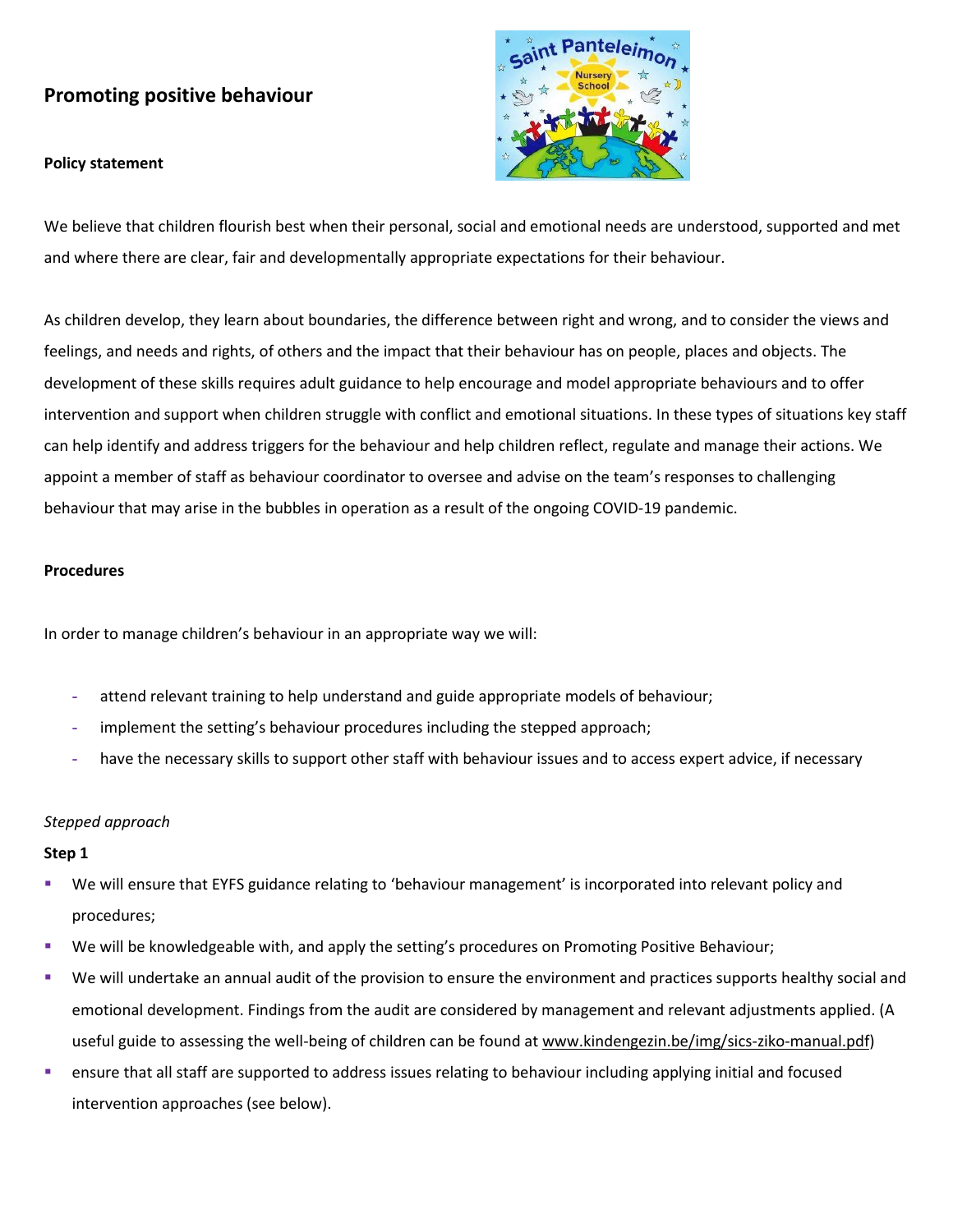#### **Step 2**

- We address unwanted behaviours using the agreed and consistently applied initial intervention approach. If the unwanted behaviour does not reoccur or cause concern then normal monitoring will resume.
- **EXECT** Behaviours that result in concern for the child and/or others will be discussed between the key person, the behaviour coordinator and Special Educational Needs Coordinator (SENCO) or/and manager. During the meeting, the key person will use their knowledge and assessments of the child to share any known influencing factors (new baby, additional needs, illness etc.) in order to place the behaviour into context. Appropriate adjustments to practice will be agreed and if successful normal monitoring resumed.
- If the behaviour continues to reoccur and remains a concern then the key person and SENCO should liaise with parents to discuss possible reasons for the behaviour and to agree next steps. If relevant and appropriate, the views of the child relating to their behaviour should be sought and considered to help identify a cause. If a cause for the behaviour is not known or only occurs whilst in the setting then the behaviour coordinator will suggest using a focused intervention approach to identify a trigger for the behaviour.
- **■** If a trigger is identified then the SENCO and key person will meet with the parents to plan support for the child through developing an action plan. If relevant, recommended actions for dealing with the behaviour at home should be agreed with the parent/s and incorporated into the plan. Other members of the staff team should be informed of the agreed actions in the action plan and help implement the actions. The plan should be monitored and reviewed regularly by the key person and SENCO until improvement is noticed.

All incidents and intervention relating to unwanted and challenging behaviour by children should be clearly and appropriately logged.

#### **Step 3**

- If, despite applying the initial intervention and focused intervention approaches, the behaviour continues to occur and/or is of significant concern, then the behaviour coordinator and SENCO will invite the parents to a meeting to discuss external referral and next steps for supporting the child in the setting.
- It may be agreed that the Common Assessment Framework (CAF) or Early Help process should begin and that specialist help be sought for the child – this support may address either developmental or welfare needs. If the child's behaviour is part of a range of welfare concerns that also include a concern that the child may be suffering or likely to suffer significant harm, follow the Safeguarding and Children and Child Protection Policy (1.2). It may also be agreed that the child should be referred for an Education, Health and Care assessment. (See Supporting Children with SEN policy 9.2)
- **EXTEND Advice provided by external agencies should be incorporated into the child's action plan and regular multi-disciplinary** meetings held to review the child's progress.

#### *Initial intervention approach*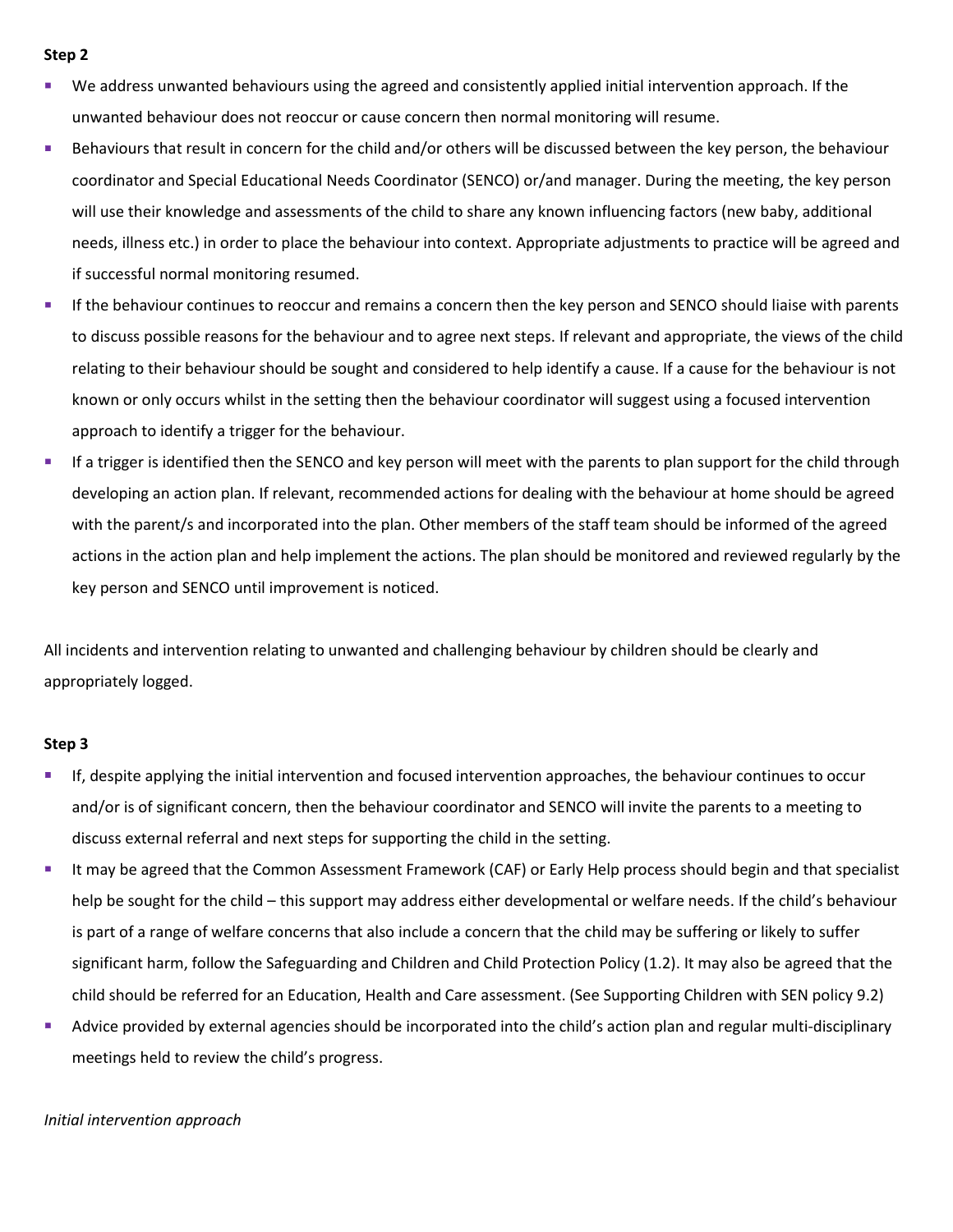- We use an initial problem solving intervention for all situations in which a child or children are distressed on in conflict. All staff use this intervention consistently.
- **This type of approach involves an adult approaching the situation calmly, stopping any hurtful actions, acknowledging** the feelings of those involved, gathering information, restating the issue to help children reflect, regain control of the situation and resolve the situation themselves.
- High Scope's Conflict Resolution process provides this type of approach but equally any other similar method would be suitable. Periodically the effectiveness of the approach will be checked.

## *Focused intervention approach*

- The reasons for some types of behaviour are not always apparent, despite the knowledge and input from key staff and parents.
- Where we have considered all possible reasons, then a focused intervention approach should then be applied.
- **This approach allows the key person and behaviour coordinator to observe, reflect, and identify causes and functions of** unwanted behaviour in the wider context of other known influences on the child.
- We follow the ABC method which uses key observations to identify a) an event or activity (antecedent) that occurred immediately before a particular behaviour, b) what behaviour was observed and recorded at the time of the incident, and c) what the consequences were following the behaviour. Once analysed, the focused intervention should help determine the cause (e.g. ownership of a toy or fear of a situation) and function of the behaviour (to obtain the toy or avoid a situation) and suitable support will be applied.

## *Use of rewards and sanctions*

- **EXTEN All children need consistent messages, clear boundaries and guidance to intrinsically manage their behaviour through** self-reflection and control.
- Rewards such as excessive praise and stickers may provide an immediate change in the behaviour but will not teach children how to act when a 'prize' is not being given or provide the child with the skills to manage situations and their emotions. Instead, a child is taught how to be 'compliant' and respond to meet adult's own expectations in order to obtain a reward (or for fear of a sanction). If used then the type of rewards and their functions must be carefully considered before applying.
- Children should never be labelled, criticised, humiliated, punished, shouted at or isolated by removing them from the group and left alone in 'time out' or on a 'naughty chair'. However, if necessary children can be accompanied and removed from the group in order to calm down and if appropriate helped to reflect on what has happened.

## *Use of physical intervention*

The term physical intervention is used to describe any forceful physical contact by an adult to a child such as grabbing, pulling, dragging, or any form of restraint of a child such as holding down. Where a child is upset or angry, staff will speak to them calmly, encouraging them to vent their frustration in other ways by diverting the child's attention.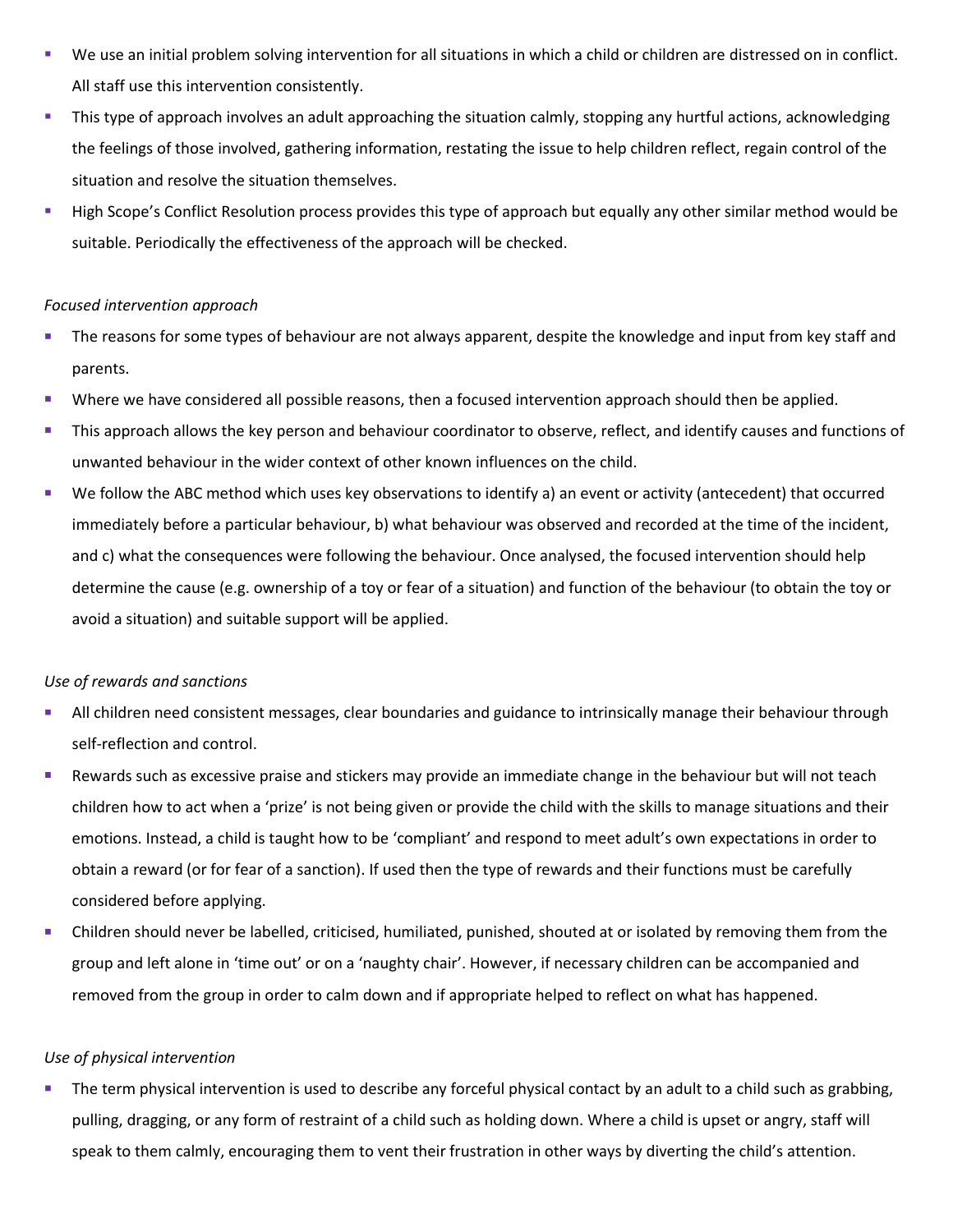- Staff should not use physical intervention or the threat of physical intervention, to manage a child's behaviour unless it is necessary to use 'reasonable force in order to prevent children from injuring themselves or others or damage property' (EYFS).
- **■** If 'reasonable force' has been used for any of the reasons shown above, parents are to be informed on the same day that it occurs. The intervention will be recorded as soon as possible within the child's file, which states clearly when and how parents were informed.
- Corporal (physical) punishment of any kind should never be used or threatened.

### *Challenging Behaviour/Aggression by children towards other children*

- Any aggressive behaviour by children towards other children will result in a staff member intervening immediately to challenge and prevent escalation.
- If the behaviour has been significant or may potentially have a detrimental effect on the child, the parents of the child who has been the victim of behaviour and the parents of the child who has been the perpetrator should be informed.
- The designated person will contact children's social services if appropriate, i.e., if a child has been seriously injured, or if there is reason to believe that a child's challenging behaviour is an indication that they themselves are being abused.
- The designated person will make a written record of the incident, which is kept in the child's file; in line with the *Safeguarding children, young people and vulnerable adults* policy.
- The designated person should complete a risk assessment related to the child's challenging behaviour to avoid any further instances.
- The designated person should meet with the parents of the child who has been affected by the behaviour to advise them of the incident and the setting's response to the incident.
- Ofsted should be notified if appropriate, i.e., if a child has been seriously injured.
- Relevant health and safety procedures and procedures for dealing with concerns and complaints should be followed.
- Parents should also be asked to sign risk assessments where the risk assessment relates to managing the behaviour of a specific child.

Bullying is a behaviour that both parents and practitioners worry about. Bullying is a deliberate, aggressive and repeated action, which is carried out with intent to cause harm or distress to others. It requires the child to have 'theory of mind' and a higher level of reasoning and thinking, all of which are complex skills that most three-year-olds have not yet developed (usually after the age of four along with empathy). Therefore, an outburst by a three-year-old is more likely to be a reflection of the child's emotional well-being, their stage of development or a behaviour that they have copied from someone else.

Young children are keen observers and more likely to copy behaviours, which mimic the actions of others, especially the actions of people they have established a relationship with. These are learnt behaviours rather than premeditated behaviours because children this young do not have sufficiently sophisticated cognition to carry out the type of bullying an